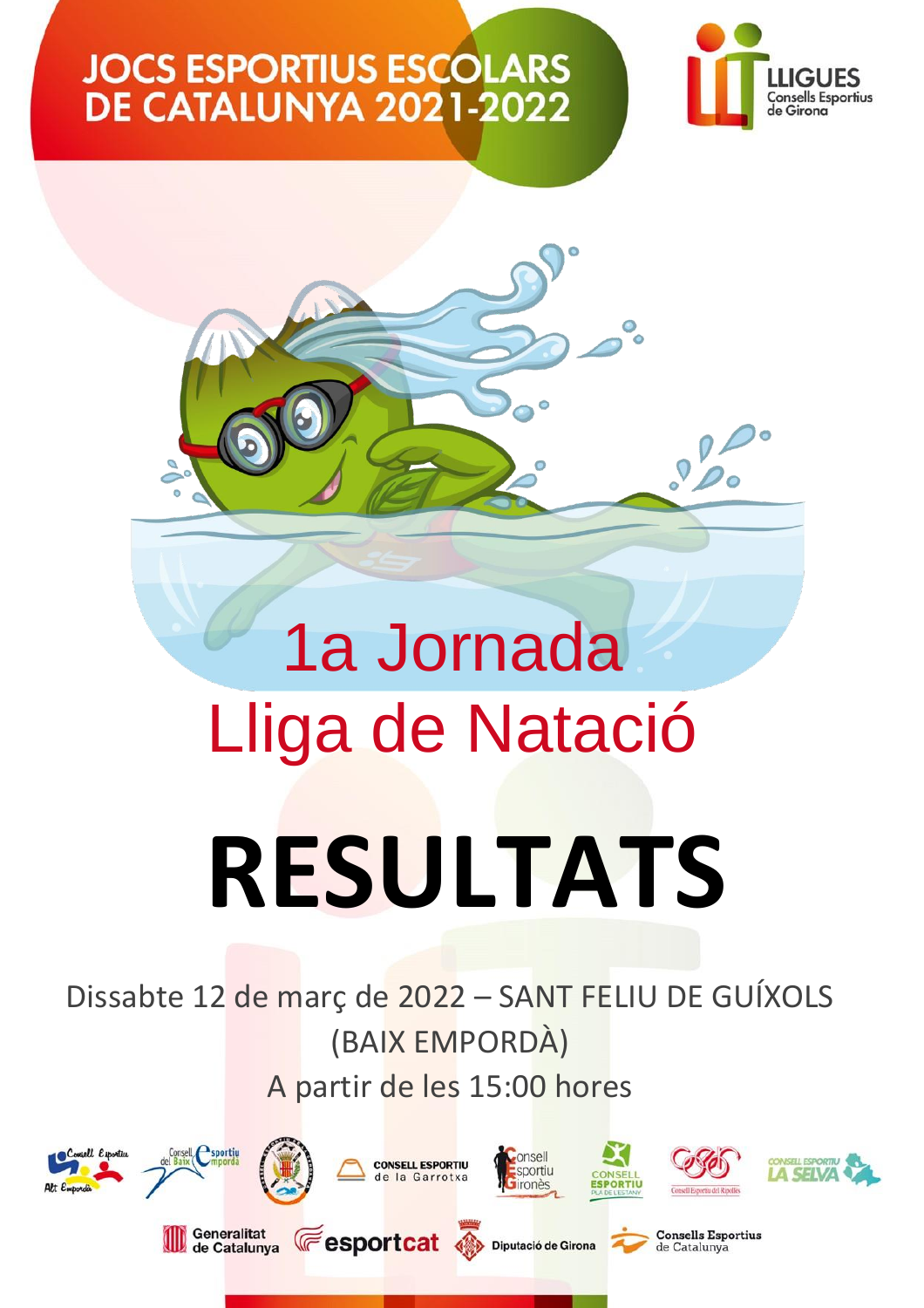

| CLAS.                   | <b>NEDADOR/A</b>             | <b>CLUB</b>                 | <b>CAT</b> | <b>TEMPS ESQUENA</b> |
|-------------------------|------------------------------|-----------------------------|------------|----------------------|
| $\mathbf{1}$            | <b>BRUNA PASTELLS GARCIA</b> | <b>CLUB NATACIÓ FARNERS</b> | <b>PBF</b> | 26,72                |
| $\overline{\mathbf{2}}$ | LAYANA ABOULAAYA             | <b>AC XALOC</b>             | <b>PBF</b> | 27,98                |
| 3                       | <b>PAULA TARDIO RUIZ</b>     | <b>AC XALOC</b>             | <b>PBF</b> | 28,02                |
| $\overline{4}$          | YARA CABRERA CABALLERO       | MINSWIM SCHOOL              | <b>PBF</b> | 28,7                 |
| 5                       | ONA MUÑOZ DURAN              | <b>CT LA BISBAL</b>         | <b>PBF</b> | 34,3                 |
| 6                       | ALEXIA MARTINEZ SERRABASA    | AC XALOC                    | <b>PBF</b> | 39,67                |
|                         | AINA CASAMITJANA JUANHUIX    | <b>CEM SANT HILARI</b>      | <b>PBF</b> | 44,95                |

| <b>CLAS.</b> | <b>NEDADOR/A</b>              | <b>CLUB</b>                 | <b>CAT</b> | <b>TEMPS ESQUENA</b> |
|--------------|-------------------------------|-----------------------------|------------|----------------------|
|              | <b>JOEL MOLLFULLEDA PEREZ</b> | <b>CLUB NATACIÓ FARNERS</b> | <b>PBM</b> | <b>28.53</b>         |
|              | <b>GUILLEM ESPIGOLE FONT</b>  | <b>CLUB NATACIÓ FARNERS</b> | <b>PBM</b> | 30.77                |
|              | <b>LUCA RAUL YONEL</b>        | <b>CLUB NATACIÓ FARNERS</b> | <b>PBM</b> | 49,06                |

| CLAS.          | NEDADOR/A                        | <b>CLUB</b>                  | <b>CAT</b> | <b>TEMPS ESQUENA</b> |
|----------------|----------------------------------|------------------------------|------------|----------------------|
| $\mathbf{1}$   | <b>ARLET MASNOU</b>              | <b>CEM SANT HILARI</b>       | <b>BF</b>  | 23,21                |
| 2 <sup>1</sup> | <b>MIRANDA GONZALEZ</b>          | <b>CN PALAMÓS</b>            | <b>BF</b>  | 23,54                |
| 3              | <b>ARIADNA REIXACH SANTUGINI</b> | <b>CEM SANT HILARI</b>       | <b>BF</b>  | 23,72                |
| 4              | <b>ONA MONT</b>                  | CN PALAMÓS                   | <b>BF</b>  | 25,29                |
| 5              | LAIA PERIBAÑEZ TAULER            | <b>CT LA BISBAL</b>          | <b>BF</b>  | 26,81                |
| 6              | ABRIL ISERN SAGUÉ                | AC XALOC                     | <b>BF</b>  | 27,85                |
| 7              | <b>ARLET PERARIRE PORTERIAS</b>  | MINSWIM SCHOOL               | <b>BF</b>  | 28,97                |
| 8              | ONA BONSOMS LLEONART             | CLUB NAUTIC PORT DE LA SELVA | <b>BF</b>  | 30,00                |
| 9              | VALENTINA FRIGEIRO               | CN PALAMÓS                   | <b>BF</b>  | 30,41                |
| 10             | <b>ZOE GARCIA</b>                | CN PALAMÓS                   | <b>BF</b>  | 32,12                |
| 11             | EMMA VILABELLA MASÓ              | <b>CEM SANT HILARI</b>       | <b>BF</b>  | 36,18                |
| 12             | <b>MARIONA RAMIREZ</b>           | CN PALAMÓS                   | <b>BF</b>  | 39,72                |
| 13             | LAIA FERRER LAZARO               | <b>MINSWIM SCHOOL</b>        | <b>BF</b>  | <b>BAIXA</b>         |

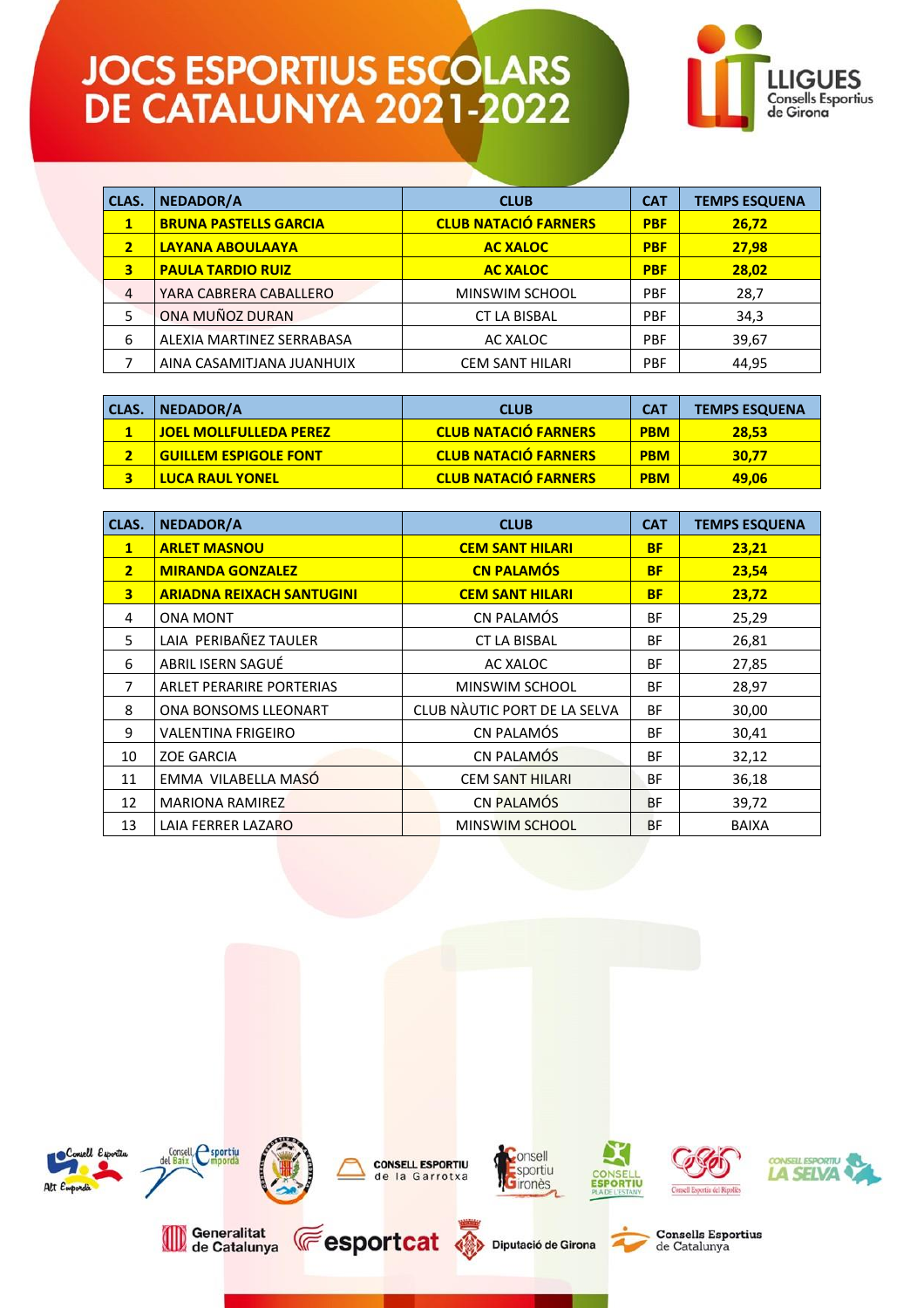

| CLAS.          | <b>NEDADOR/A</b>                 | <b>CLUB</b>           | <b>CAT</b> | <b>TEMPS ESQUENA</b> |
|----------------|----------------------------------|-----------------------|------------|----------------------|
| $\mathbf{1}$   | <b>NAZAR TERESHCHUCK NAZARUK</b> | <b>AC XALOC</b>       | <b>BM</b>  | 19,59                |
| $\overline{2}$ | <b>EGOR CHERNOGORTSEV</b>        | <b>CN PALAMÓS</b>     | <b>BM</b>  | 24,22                |
| 3              | <b>UNAI FERNANDEZ COMBIS</b>     | <b>AC XALOC</b>       | <b>BM</b>  | 25,83                |
| 4              | <b>DANTE DI SABATO</b>           | CN PALAMÓS            | <b>BM</b>  | 26,12                |
| 5              | <b>MARK TEPCHUK</b>              | AC XALOC              | <b>BM</b>  | 26,46                |
| 6              | NIL RODRIGO MORATÓ               | AC XALOC              | <b>BM</b>  | 27,18                |
| 7              | <b>ARNAU PALÀ PONS</b>           | AC XALOC              | <b>BM</b>  | 28,54                |
| 8              | <b>XAVI MANTAS JIMENEZ</b>       | AC XALOC              | <b>BM</b>  | 28,88                |
| 9              | <b>ARTEM PERMIAKOV</b>           | CN PALAMÓS            | <b>BM</b>  | 28,91                |
| 10             | ALEIX BASSOLS BLANCH             | AC XALOC              | <b>BM</b>  | 29,41                |
| 11             | <b>ALEIX BATLLE ALEGRET</b>      | <b>MINSWIM SCHOOL</b> | <b>BM</b>  | 32,41                |
| 12             | <b>MAX TYCHO PUIG LOPEZ</b>      | <b>CT LA BISBAL</b>   | <b>BM</b>  | 32,91                |
| 13             | <b>QUIM CAPACES MOYA</b>         | C.P.PUIGCERDA         | <b>BM</b>  | <b>BAIXA</b>         |

| CLAS.                   | <b>NEDADOR/A</b>                   | <b>CLUB</b>                  | <b>CAT</b> | <b>TEMPS ESQUENA</b> |
|-------------------------|------------------------------------|------------------------------|------------|----------------------|
| $\mathbf{1}$            | <b>ELSA BOSCH TABERNER</b>         | <b>CEM SANT HILARI</b>       | <b>AF</b>  | 0,40,92              |
| $\overline{2}$          | <b>ALEXANDRA CANOVAS FORCADELL</b> | <b>CT LA BISBAL</b>          | <b>AF</b>  | 0,42,26              |
| $\overline{\mathbf{3}}$ | <b>FIONA POYANO</b>                | <b>CN PALAMÓS</b>            | <b>AF</b>  | 0,47,16              |
| 4                       | MARINA MORÉ SALA                   | CLUB NÀUTIC PORT DE LA SELVA | AF         | 0,48,19              |
| 5                       | MARTINA VERGELI CASELLAS           | AC XALOC                     | AF         | 0,48,28              |
| 6                       | JULIA VILABELLA MASÓ               | <b>CEM SANT HILARI</b>       | AF         | 0,48,55              |
| 7                       | ARIADNA VALLEZ CARMONA             | <b>CLUB NATACIÓ FARNERS</b>  | AF         | 0,49,09              |
| 8                       | <b>EDURNE TARDIO RUIZ</b>          | AC XALOC                     | AF         | 0,50,28              |
| 9                       | ONA HERRERA AGÜERA                 | AC XALOC                     | AF         | 0,51,02              |
| 10                      | <b>NEREA FORNIELES ROCA</b>        | MINSWIM SCHOOL               | AF         | 0,54,16              |
| 11                      | DALIA ABOUYAALA                    | <b>AC XALOC</b>              | AF         | 0,54,25              |
| 12                      | PAULA BERNUDEZ MORENO              | <b>CEM SANT HILARI</b>       | AF         | 0,55,65              |
| 13                      | ONA GUTIERREZ VALVERDE             | <b>CEM SANT HILARI</b>       | AF         | 0,56,41              |
| 14                      | PAULA MARUNY                       | CN PALAMÓS                   | AF         | 0,57,82              |
| 15                      | <b>ALBA GARCIA DIAS</b>            | <b>CEM SANT HILARI</b>       | AF         | 0,57,96              |
| 16                      | LAIA GUILLAMON                     | CN PALAMÓS                   | AF         | 0,59,29              |
| 17                      | NURIA LOPEZ BASART                 | AC XALOC                     | AF         | 0,59,93              |
| 18                      | <b>JULIETA VIDAL</b>               | <b>CN PALAMÓS</b>            | AF         | 1,20,80              |

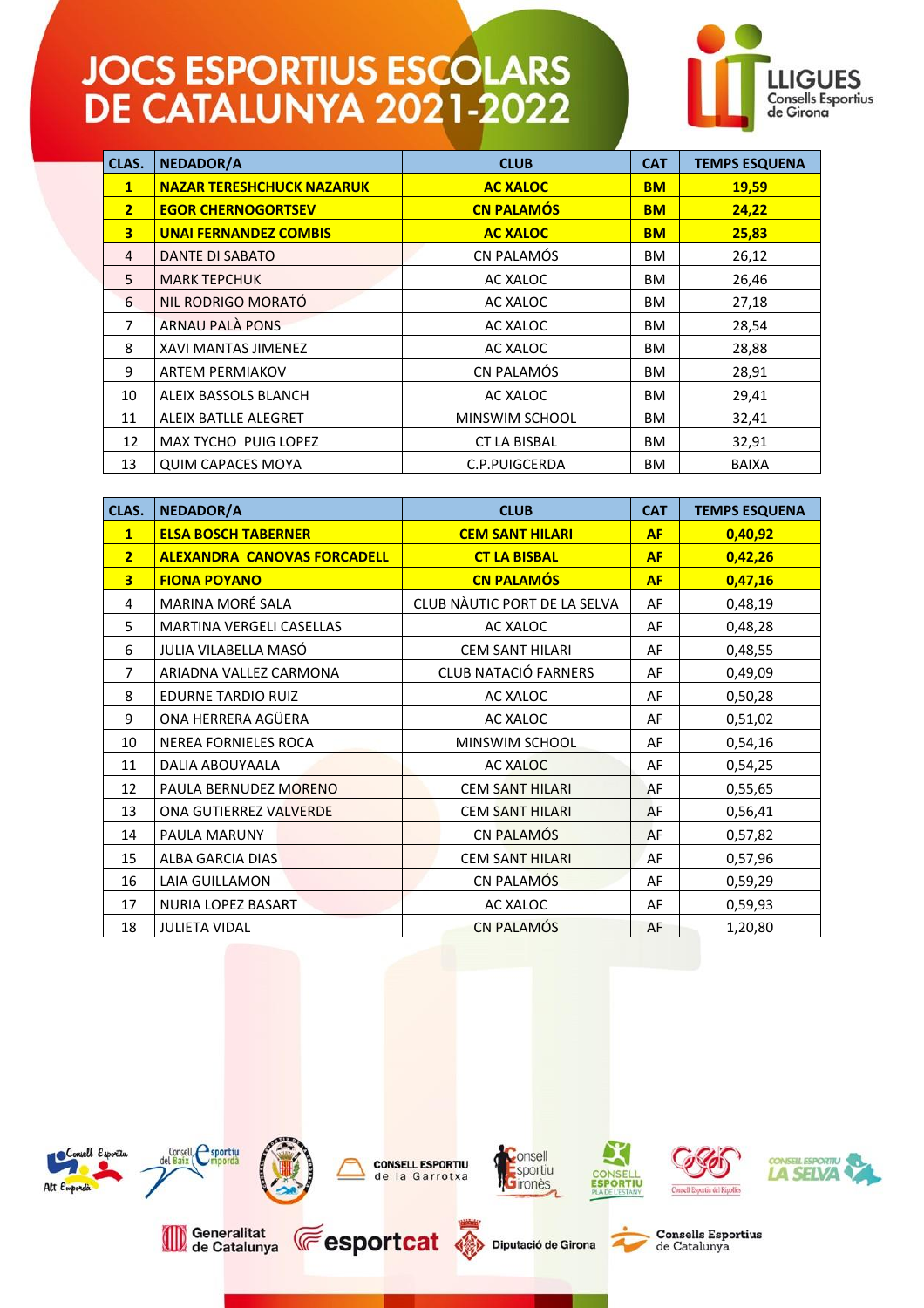

| CLAS.                   | <b>NEDADOR/A</b>                | <b>CLUB</b>                         | <b>CAT</b> | <b>TEMPS ESQUENA</b> |
|-------------------------|---------------------------------|-------------------------------------|------------|----------------------|
| $\mathbf{1}$            | <b>PATRICK BOIX PRIETO</b>      | <b>CT LA BISBAL</b>                 | <b>AM</b>  | 0,40,79              |
| 2 <sup>1</sup>          | <b>UNAI GILLUÉ ARANDA</b>       | <b>CLUB NAUTIC PORT DE LA SELVA</b> | <b>AM</b>  | 0,42,99              |
| $\overline{\mathbf{3}}$ | <b>PETR MIROSHNIKOV</b>         | <b>CN PALAMÓS</b>                   | <b>AM</b>  | 0,44,83              |
| 4                       | <b>GERARD CLOTET</b>            | CN PALAMÓS                          | AM         | 0,46,27              |
| 5                       | DONATO DI SABATO                | CN PALAMÓS                          | AM.        | 0,46,92              |
| 6                       | ÀDRIA CLOPÈS XIFRE              | <b>CEM SANT HILARI</b>              | AM.        | 0,48,31              |
| $\overline{7}$          | <b>JOAN MARTÍ LOBERA</b>        | AC XALOC                            | AM         | 0,49,91              |
| 8                       | <b>IVO ABAD RODRIGUEZ</b>       | <b>CT LA BISBAL</b>                 | AM.        | 0,50,40              |
| 9                       | <b>PAU GORRERA</b>              | <b>CN PALAMOS</b>                   | AM.        | 0,50,62              |
| 10                      | <b>NIKITA LISEV</b>             | CN PALAMÓS                          | AM         | 0,51,31              |
| 11                      | ALEX RUIZ RUIZ                  | MINSWIM SCHOOL                      | AM.        | 0,51,69              |
| 12                      | <b>BERNAT PERAIRE PORTERIAS</b> | MINSWIM SCHOOL                      | AM.        | 0,53,18              |
| 13                      | ANDREU BATLLE ALEGRET           | MINSWIM SCHOOL                      | AM.        | 0,57,09              |
| 14                      | <b>ALEKSEY SMIRNOV</b>          | CN PALAMÓS                          | AM         | 1,04,30              |
| 15                      | JAN MARTURIÀ                    | CN PALAMÓS                          | <b>AM</b>  | <b>BAIXA</b>         |

| CLAS.                   | NEDADOR/A                    | <b>CLUB</b>                  | <b>CAT</b> | <b>TEMPS ESQUENA</b> |
|-------------------------|------------------------------|------------------------------|------------|----------------------|
| $\mathbf{1}$            | <b>CLEA CLEMENTE</b>         | <b>C.P.PUIGCERDA</b>         | <b>IF</b>  | 1,24,25              |
| $\overline{2}$          | <b>TXELL CORTADA VILA</b>    | <b>MINSWIM SCHOOL</b>        | IF         | 1,30,90              |
| $\overline{\mathbf{3}}$ | <b>VASILISA YUSUPOVA</b>     | <b>CN PALAMÓS</b>            | IF         | 1,34,30              |
| 4                       | <b>ADINA ULLASTRES ROIG</b>  | AC XALOC                     | IF         | 1,40,46              |
| 5                       | <b>IRENE MARTIN SALVADO</b>  | C.P.PUIGCERDA                | IF         | 1,42,23              |
| 6                       | NURIA VEHILS IGLESIAS        | AC XALOC                     | IF         | 1,43,22              |
| $\overline{7}$          | LAIA SERRA CRUZ              | <b>CT LA BISBAL</b>          | IF         | 1,44,65              |
| 8                       | GAL.LA SOLÉS                 | CN PALAMÓS                   | IF         | 1,46,94              |
| 9                       | AINA PALÀ PONS               | <b>AC XALOC</b>              | IF         | 1,49,27              |
| 10                      | <b>INDIA MASARDO MAESTRE</b> | MINSWIM SCHOOL               | IF         | 1,50,86              |
| 11                      | CARLA RICART LAZARO          | MINSWIM SCHOOL               | IF         | 1,53,16              |
| 12                      | <b>FIONA ROS</b>             | CN PALAMÓS                   | IF         | 1,54,02              |
| 13                      | JANA GIRALT CASALPRIM        | MINSWIM SCHOOL               | IF         | 2,43,18              |
| 14                      | <b>MARIONA SERRA CODINA</b>  | <b>CLUB NATACIÓ FARNERS</b>  | IF         | <b>BAIXA</b>         |
| 15                      | AINA FABREGA RODRIGUEZ       | CLUB NÀUTIC PORT DE LA SELVA | IF         | BAIXA                |
| 16                      | LOLA ESPEJO                  | CN PALAMÓS                   | IF         | <b>BAIXA</b>         |
| 17                      | MARIONA FABREGA RODRIGUEZ    | CLUB NÀUTIC PORT DE LA SELVA | IF         | <b>BAIXA</b>         |
| 18                      | <b>BERTA LOPEZ</b>           | <b>CN PALAMÓS</b>            | IF         | <b>BAIXA</b>         |
| 19                      | <b>MAR BONSOMS LLEONARTS</b> | CLUB NAUTIC PORT DE LA SELVA | IF         | <b>BAIXA</b>         |

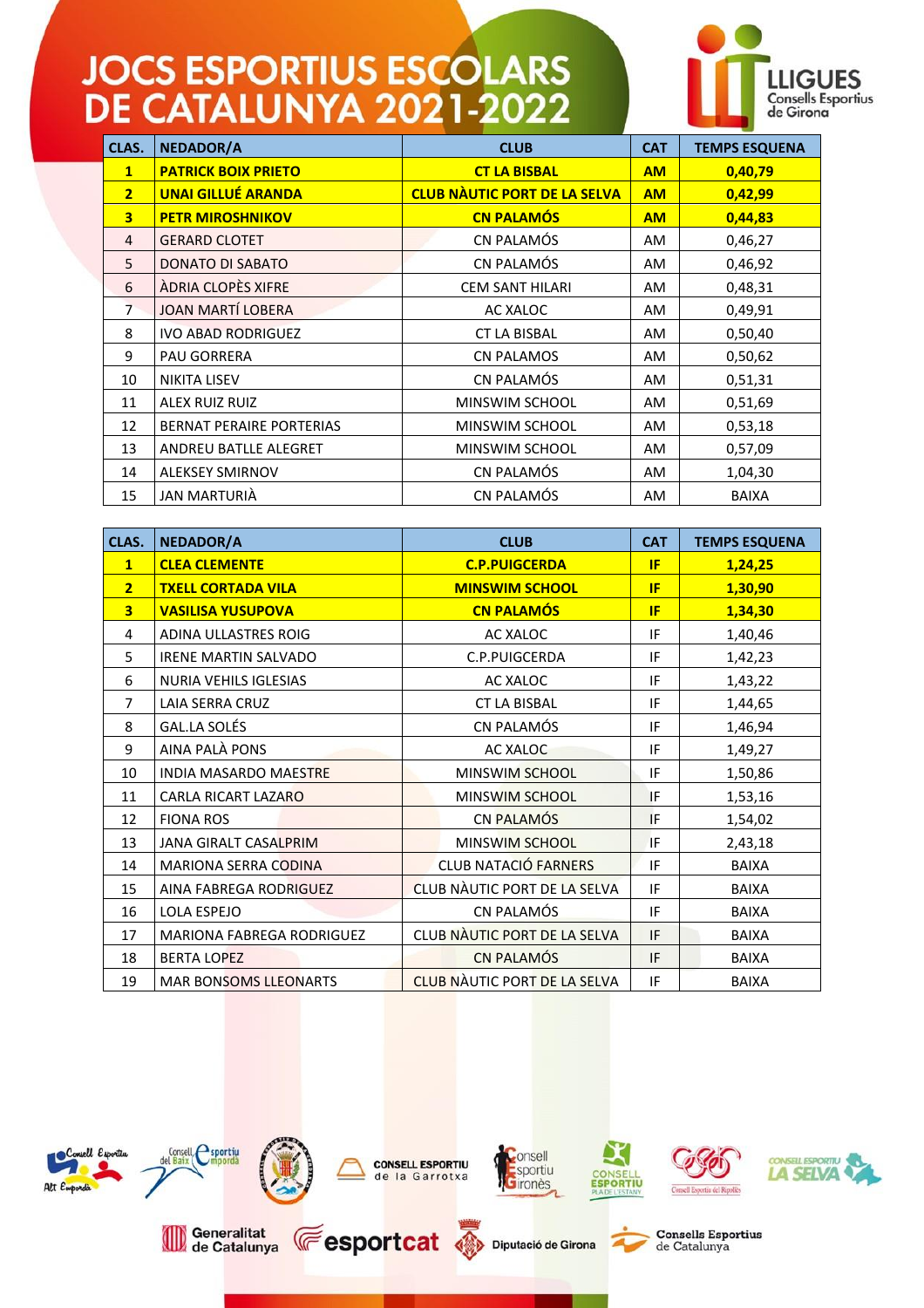

| CLAS.                   | NEDADOR/A                        | <b>CLUB</b>                  | <b>CAT</b> | <b>TEMPS ESQUENA</b> |
|-------------------------|----------------------------------|------------------------------|------------|----------------------|
| $\mathbf{1}$            | <b>ALEKSANDR YUSUPOV</b>         | <b>CN PALAMÓS</b>            | <b>IM</b>  | 1,30,76              |
| 2 <sup>1</sup>          | <b>IVAN COBOS</b>                | <b>CN PALAMÓS</b>            | <b>IM</b>  | 1,32,92              |
| $\overline{\mathbf{3}}$ | <b>JOELVERGELI CASELLAS</b>      | <b>AC XALOC</b>              | <b>IM</b>  | 1,33,61              |
| 4                       | <b>PAU GUILLAMON</b>             | CN PALAMÓS                   | ΙM         | 1,35,76              |
| 5                       | <b>MARTI CULLEL MOLINA</b>       | <b>CEM SANT HILARI</b>       | ΙM         | 1,37,93              |
| 6                       | ÀXEL BORJA NOGUÉ                 | CLUB NÀUTIC PORT DE LA SELVA | IM         | 1,43,03              |
| $\overline{7}$          | OLEKSANDR KRICHFALOVSHIY         | AC XALOC                     | IM         | 1,48,15              |
| 8                       | <b>ANDREU LOPEZ LLORENS</b>      | <b>MINSWIM SCHOOL</b>        | ΙM         | 1,52,25              |
| 9                       | SERGI BARNOLA AGULLO             | C.P.PUIGCERDA                | ΙM         | 2,06,54              |
| 10                      | POL COROMINAS RUIZ               | AC XALOC                     | IM         | 2,13,34              |
| 11                      | <b>JOSEP GUILLAUMET PELLICER</b> | <b>MINSWIM SCHOOL</b>        | ΙM         | <b>BAIXA</b>         |
| 12                      | <b>BLAI CANER</b>                | CN PALAMÓS                   | ΙM         | <b>BAIXA</b>         |

| CLAS.                   | <b>NEDADOR/A</b>              | <b>CLUB</b>                  | <b>CAT</b> | <b>TEMPS ESQUENA</b> |
|-------------------------|-------------------------------|------------------------------|------------|----------------------|
| $\mathbf{1}$            | <b>MARTINA GARZOLIO PEREZ</b> | <b>C.P.PUIGCERDA</b>         | CF         | 1,14,92              |
| $\overline{2}$          | <b>BERTA MARQUEZ GENOHER</b>  | <b>CLUB NATACIÓ FARNERS</b>  | CF         | 1,30,04              |
| $\overline{\mathbf{3}}$ | <b>MARIA AMICE</b>            | <b>CN PALAMÓS</b>            | CF         | 1,38,63              |
| 4                       | CORAL BORJA NOGUÉ             | CLUB NÀUTIC PORT DE LA SELVA | <b>CF</b>  | 1,39,40              |
| 5                       | <b>ALBA CUGAT</b>             | CN PALAMÓS                   | <b>CF</b>  | 1,41,64              |
| 6                       | <b>ITZIAR ALARCON ORTEGA</b>  | <b>CLUB NATACIÓ FARNERS</b>  | <b>CF</b>  | 1,44,08              |
| 7                       | DIANA ELENA ARDEELANU         | <b>CLUB NATACIÓ FARNERS</b>  | <b>CF</b>  | 1,44,87              |
| 8                       | Aminata Turon Cantó           | <b>CLUB NATACIÓ FARNERS</b>  | <b>CF</b>  | 1,45,70              |
| 9                       | UXIA OUBIÑA GONZALEZ          | MINSWIM SCHOOL               | <b>CF</b>  | 2,06,95              |
| 10                      | PAULA COBOS                   | CN PALAMÓS                   | <b>CF</b>  | <b>BAIXA</b>         |
| 11                      | <b>IVETE VALLS</b>            | CN PALAMÓS                   | <b>CF</b>  | <b>BAIXA</b>         |
| 12                      | <b>JULIA BLANARU</b>          | <b>CT LA BISBAL</b>          | <b>CF</b>  | <b>BAIXA</b>         |

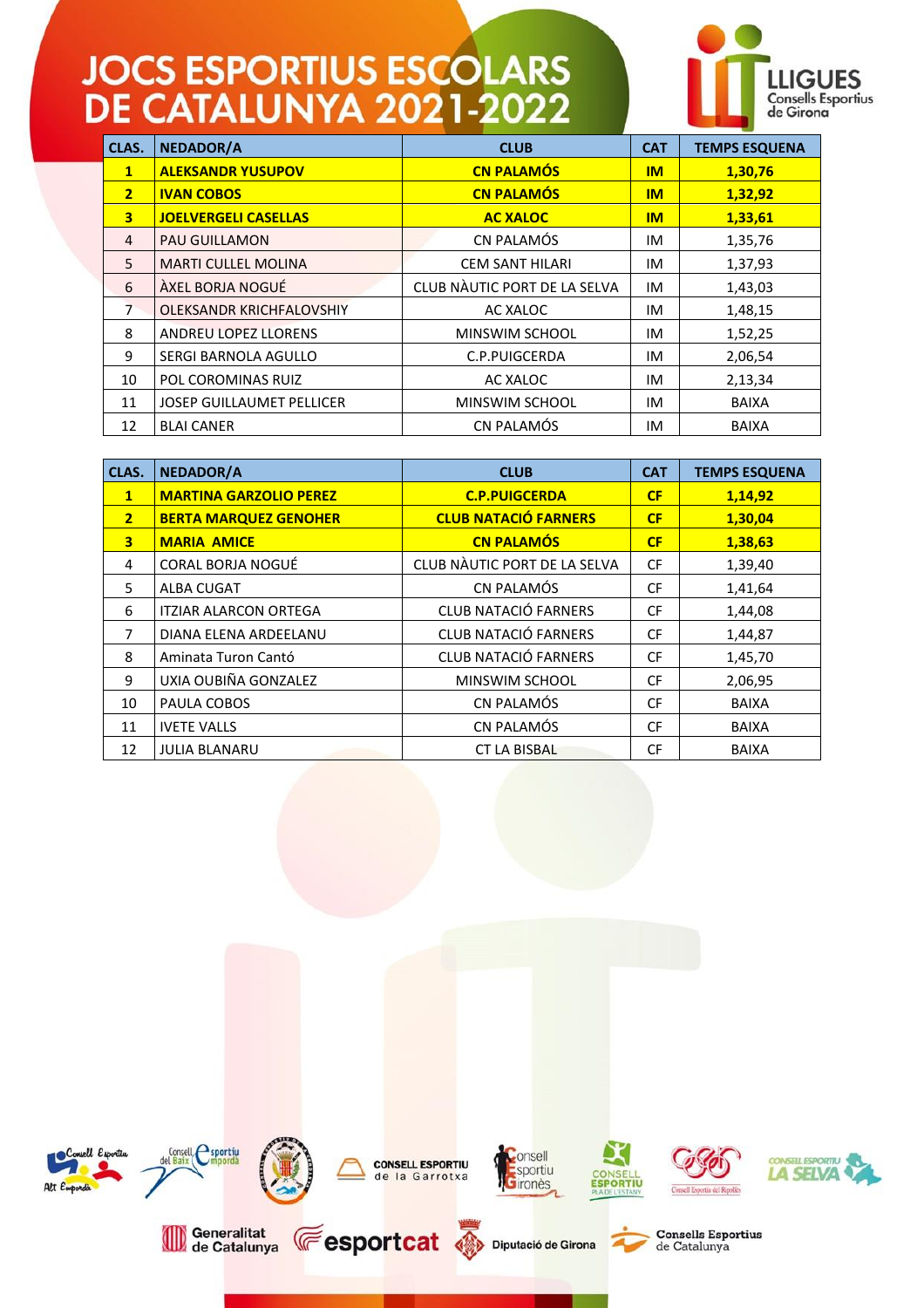

| CLAS.                   | NEDADOR/A                   | <b>CLUB</b>                         | <b>CAT</b> | <b>TEMPS ESQUENA</b> |
|-------------------------|-----------------------------|-------------------------------------|------------|----------------------|
| $\mathbf{1}$            | <b>ARNAU PIETX PALOMAR</b>  | <b>CLUB NÀUTIC PORT DE LA SELVA</b> | CM         | 1,09,80              |
| 2 <sup>1</sup>          | <b>AGUSTÍ PLANAS SALA</b>   | <b>CLUB NÀUTIC PORT DE LA SELVA</b> | CM         | 1,15,91              |
| $\overline{\mathbf{3}}$ | <b>TIMOFEY SMIRNOV</b>      | <b>CN PALAMÓS</b>                   | CM         | 1,24,91              |
| 4                       | <b>ARNAU GAITX</b>          | CN PALAMÓS                          | CM.        | 1,25,13              |
| 5                       | <b>ANDREI PERMIAKOV</b>     | CN PALAMÓS                          | <b>CM</b>  | 1,25,84              |
| 6                       | NILS STRAVER BARRERA        | MINSWIM SCHOOL                      | <b>CM</b>  | 1,27,84              |
| $\overline{7}$          | <b>BIEL COSTA SANZ</b>      | <b>MINSWIM SCHOOL</b>               | <b>CM</b>  | 1,30,02              |
| 8                       | <b>DAVID PAGES</b>          | CN PALAMÓS                          | <b>CM</b>  | 1,31,34              |
| 9                       | MIQUEL PIJOAN GAULENAS      | <b>MINSWIM SCHOOL</b>               | <b>CM</b>  | 1,49,29              |
| 10                      | MARC MUÑOZ                  | CN PALAMÓS                          | <b>CM</b>  | 1,57,34              |
| 11                      | <b>MARCEL MATA</b>          | CN PALAMÓS                          | <b>CM</b>  | <b>BAIXA</b>         |
| 12                      | <b>DMITRY CHERNOGORTSEV</b> | CN PALAMÓS                          | CM.        | <b>BAIXA</b>         |
| 13                      | EZEQUIEL ROEMRO COLLS       | AC XALOC                            | <b>CM</b>  | <b>BAIXA</b>         |
| 14                      | <b>JULI SANCHEZ</b>         | CN PALAMÓS                          | <b>CM</b>  | <b>BAIXA</b>         |

| <b>CLAS.</b> | NEDADOR/A          | CLUB              | <b>CAT</b> | <b>TEMPS ESQUENA</b> |
|--------------|--------------------|-------------------|------------|----------------------|
|              | <b>ANNA ALBERT</b> | <b>CN PALAMOS</b> |            | <b>BAIXA</b>         |

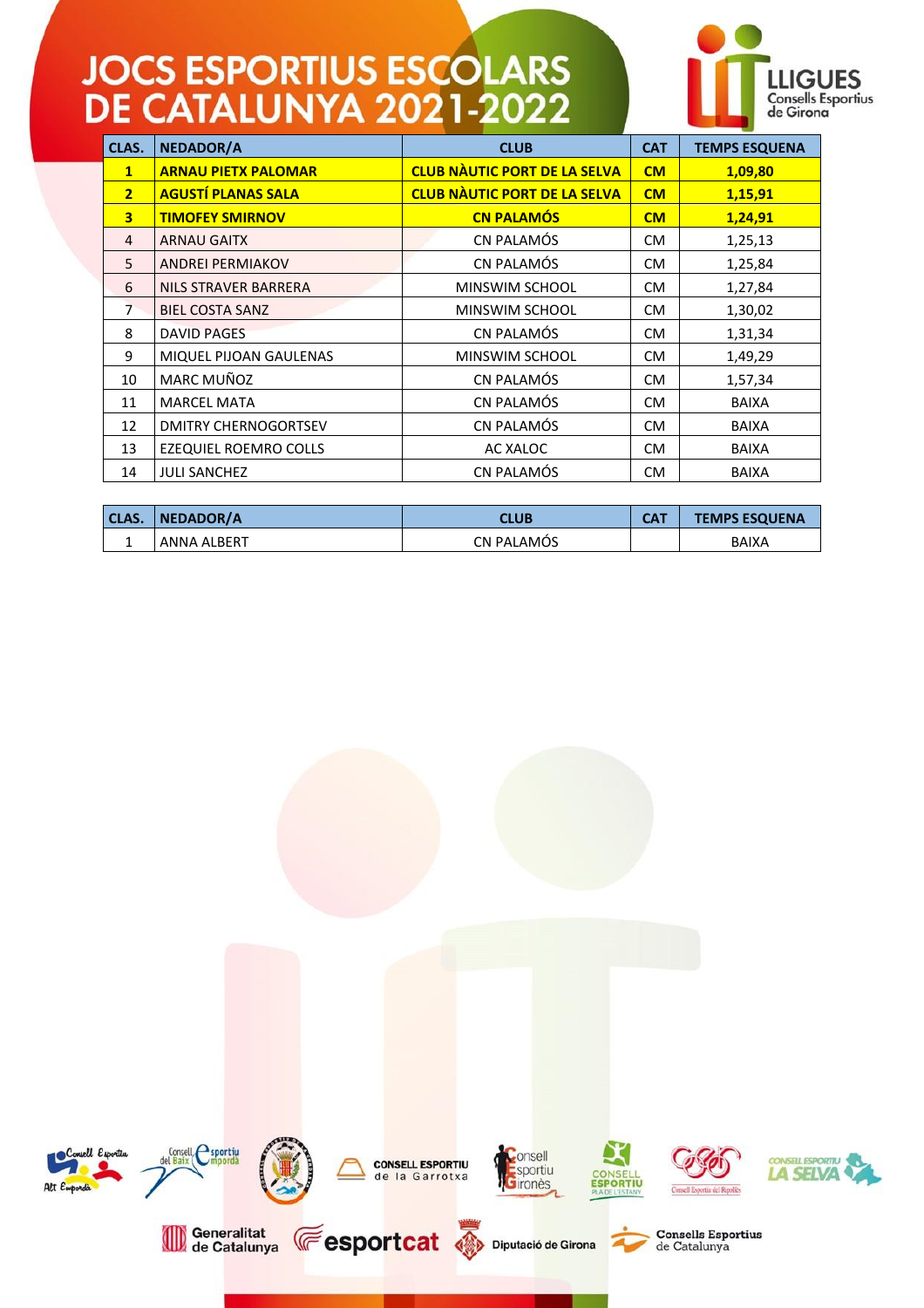

| CLAS.          | NEDADOR/A                     | <b>CLUB</b>                 | <b>CAT</b> | <b>TEMPS LLIURE</b> |
|----------------|-------------------------------|-----------------------------|------------|---------------------|
| 1              | <b>YARA CABRERA CABALLERO</b> | <b>MINSWIM SCHOOL</b>       | <b>PBF</b> | 23,77               |
| $\overline{2}$ | <b>BRUNA PASTELLS GARCIA</b>  | <b>CLUB NATACIÓ FARNERS</b> | <b>PBF</b> | 24,53               |
| 3              | <b>PAULA TARDIO RUIZ</b>      | <b>AC XALOC</b>             | <b>PBF</b> | 27,04               |
| 4              | LAYANA ABOULAAYA              | AC XALOC                    | <b>PBF</b> | 30,52               |
|                | ONA MUÑOZ DURAN               | <b>CT LA BISBAL</b>         | <b>PBF</b> | 31,16               |
| 6              | ALEXIA MARTINEZ SERRABASA     | AC XALOC                    | <b>PBF</b> | 36,31               |
|                | AINA CASAMITJANA JUANHUIX     | CEM SANT HILARI             | <b>PBF</b> | 38,25               |

| CLAS. | NEDADOR/A                        | <b>CLUB</b>                 | <b>CAT</b> | <b>TEMPS LLIURE</b> |
|-------|----------------------------------|-----------------------------|------------|---------------------|
|       | <u>l JOEL MOLLFULLEDA PEREZI</u> | <b>CLUB NATACIÓ FARNERS</b> | <b>PBM</b> | 25.96               |
|       | <u>l Guillem Espigole font</u>   | <b>CLUB NATACIÓ FARNERS</b> | <b>PBM</b> | 31.02               |
|       | <u>l LUCA RAUL YONEL</u>         | <b>CLUB NATACIÓ FARNERS</b> | <b>PBM</b> | 41.22               |

| CLAS.                   | <b>NEDADOR/A</b>                 | <b>CLUB</b>                         | <b>CAT</b> | <b>TEMPS LLIURE</b> |
|-------------------------|----------------------------------|-------------------------------------|------------|---------------------|
| $\mathbf{1}$            | <b>ARIADNA REIXACH SANTUGINI</b> | <b>CEM SANT HILARI</b><br><b>BF</b> |            | 20,54               |
| $\overline{2}$          | <b>MIRANDA GONZALEZ</b>          | <b>CN PALAMÓS</b>                   | <b>BF</b>  | 20,78               |
| $\overline{\mathbf{3}}$ | <b>ARLET MASNOU</b>              | <b>CEM SANT HILARI</b>              | <b>BF</b>  | 21,68               |
| 4                       | ONA BONSOMS LLEONART             | CLUB NÀUTIC PORT DE LA SELVA        | <b>BF</b>  | 24,62               |
| 5                       | ARLET PERARIRE PORTERIAS         | MINSWIM SCHOOL                      | <b>BF</b>  | 24,91               |
| 6                       | LAIA PERIBAÑEZ TAULER            | <b>CT LA BISBAL</b>                 | <b>BF</b>  | 25,13               |
| 7                       | <b>VALENTINA FRIGEIRO</b>        | CN PALAMÓS                          | <b>BF</b>  | 25,66               |
| 8                       | <b>ONA MONT</b>                  | CN PALAMÓS                          | <b>BF</b>  | 25,72               |
| 9                       | ABRIL ISERN SAGUÉ                | AC XALOC                            | BF         | 26,46               |
| 10                      | <b>ZOE GARCIA</b>                | CN PALAMÓS                          | <b>BF</b>  | 29,12               |
| 11                      | EMMA VILABELLA MASÓ              | <b>CEM SANT HILARI</b>              | <b>BF</b>  | 29,41               |
| 12                      | <b>MARIONA RAMIREZ</b>           | CN PALAMÓS                          | ΒF         | 36,96               |
| 13                      | LAIA FERRER LAZARO               | <b>MINSWIM SCHOOL</b>               | <b>BF</b>  | <b>BAIXA</b>        |

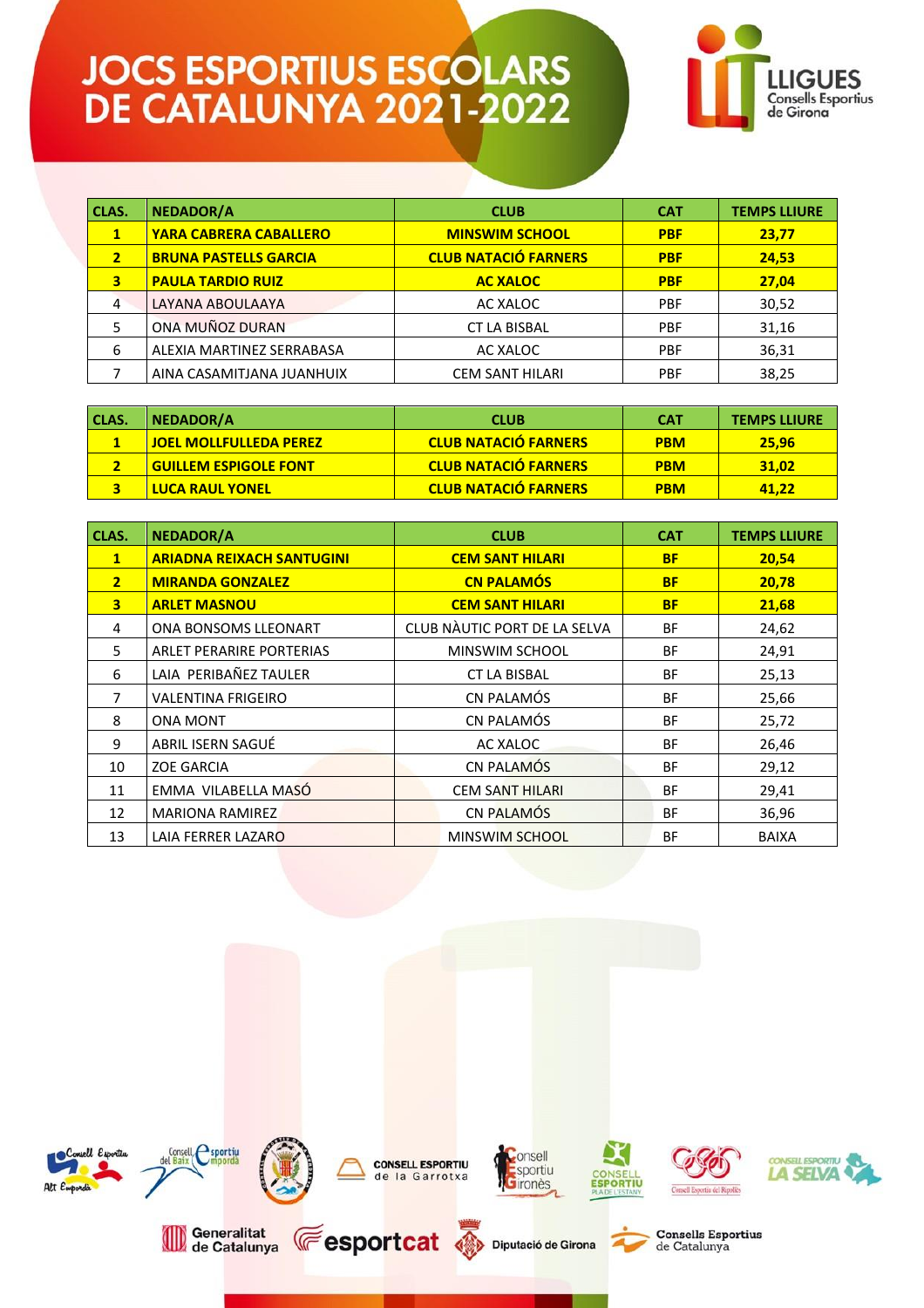

| CLAS.                   | <b>NEDADOR/A</b>                 | <b>CLUB</b>           | <b>CAT</b> | <b>TEMPS LLIURE</b> |
|-------------------------|----------------------------------|-----------------------|------------|---------------------|
| $\mathbf{1}$            | <b>NAZAR TERESHCHUCK NAZARUK</b> | <b>AC XALOC</b>       | <b>BM</b>  | 17,13               |
| $\overline{2}$          | <b>DANTE DI SABATO</b>           | <b>CN PALAMÓS</b>     | <b>BM</b>  | 21,80               |
| $\overline{\mathbf{3}}$ | <b>EGOR CHERNOGORTSEV</b>        | <b>CN PALAMÓS</b>     | <b>BM</b>  | 21,86               |
| 4                       | NIL RODRIGO MORATÓ               | AC XALOC              | ВM         | 22,49               |
| 5                       | ALEIX BASSOLS BLANCH             | AC XALOC              | BM.        | 23,30               |
| 6                       | <b>MAX TYCHO PUIG LOPEZ</b>      | <b>CT LA BISBAL</b>   | ВM         | 23,47               |
| 7                       | UNAI FERNANDEZ COMBIS            | AC XALOC              |            | 23,80               |
| 8                       | <b>MARK TEPCHUK</b><br>AC XALOC  |                       | ВM         | 26,57               |
| 9                       | ARNAU PALÀ PONS                  | AC XALOC              | <b>BM</b>  | 27,12               |
| 10                      | XAVI MANTAS JIMENEZ              | AC XALOC              | <b>BM</b>  | 28,22               |
| 11                      | <b>ALEIX BATLLE ALEGRET</b>      | <b>MINSWIM SCHOOL</b> | ВM         | 28,40               |
| 12                      | <b>ARTEM PERMIAKOV</b>           | CN PALAMÓS            | <b>BM</b>  | 30,88               |
| 13                      | <b>QUIM CAPACES MOYA</b>         | C.P.PUIGCERDA         | ВM         | <b>BAIXA</b>        |

| CLAS.                   | <b>NEDADOR/A</b>                   | <b>CLUB</b>                         | <b>CAT</b> | <b>TEMPS LLIURE</b> |
|-------------------------|------------------------------------|-------------------------------------|------------|---------------------|
| $\mathbf{1}$            | <b>ELSA BOSCH TABERNER</b>         | <b>CEM SANT HILARI</b>              | <b>AF</b>  | 0,35,48             |
| $\overline{2}$          | <b>ALEXANDRA CANOVAS FORCADELL</b> | <b>CT LA BISBAL</b>                 | <b>AF</b>  | 0,35,63             |
| $\overline{\mathbf{3}}$ | <b>MARINA MORÉ SALA</b>            | <b>CLUB NÀUTIC PORT DE LA SELVA</b> | <b>AF</b>  | 0,39,28             |
| 4                       | JULIA VILABELLA MASÓ               | <b>CEM SANT HILARI</b>              | AF         | 0,39,73             |
| 5                       | MARTINA VERGELI CASELLAS           | AC XALOC                            | AF         | 0,40,72             |
| 6                       | <b>FIONA POYANO</b>                | CN PALAMÓS                          | AF         | 0,42,51             |
| 7                       | ONA HERRERA AGÜERA                 | AC XALOC                            | AF         | 0,42,73             |
| 8                       | <b>ALBA GARCIA DIAS</b>            | <b>CEM SANT HILARI</b>              | AF         | 0,42,75             |
| 9                       | <b>EDURNE TARDIO RUIZ</b>          | AC XALOC                            | AF         | 0,44,06             |
| 10                      | ARIADNA VALLEZ CARMONA             | <b>CLUB NATACIÓ FARNERS</b>         | AF         | 0,45,50             |
| 11                      | LAIA GUILLAMON                     | CN PALAMÓS                          | AF         | 0,47,66             |
| 12                      | DALIA ABOUYAALA                    | <b>AC XALOC</b>                     | AF         | 0,48,00             |
| 13                      | PAULA BERNUDEZ MORENO              | <b>CEM SANT HILARI</b>              | AF         | 0,48,75             |
| 14                      | <b>NURIA LOPEZ BASART</b>          | <b>AC XALOC</b>                     | AF         | 0,49,35             |
| 15                      | ONA GUTIERREZ VALVERDE             | <b>CEM SANT HILARI</b>              | AF         | 0,50,55             |
| 16                      | <b>PAULA MARUNY</b>                | CN PALAMÓS                          | AF         | 0,52,17             |
| 17                      | <b>NEREA FORNIELES ROCA</b>        | MINSWIM SCHOOL                      | AF         | 0,52,39             |
| 18                      | <b>JULIETA VIDAL</b>               | <b>CN PALAMÓS</b>                   | AF         | 1,09,33             |

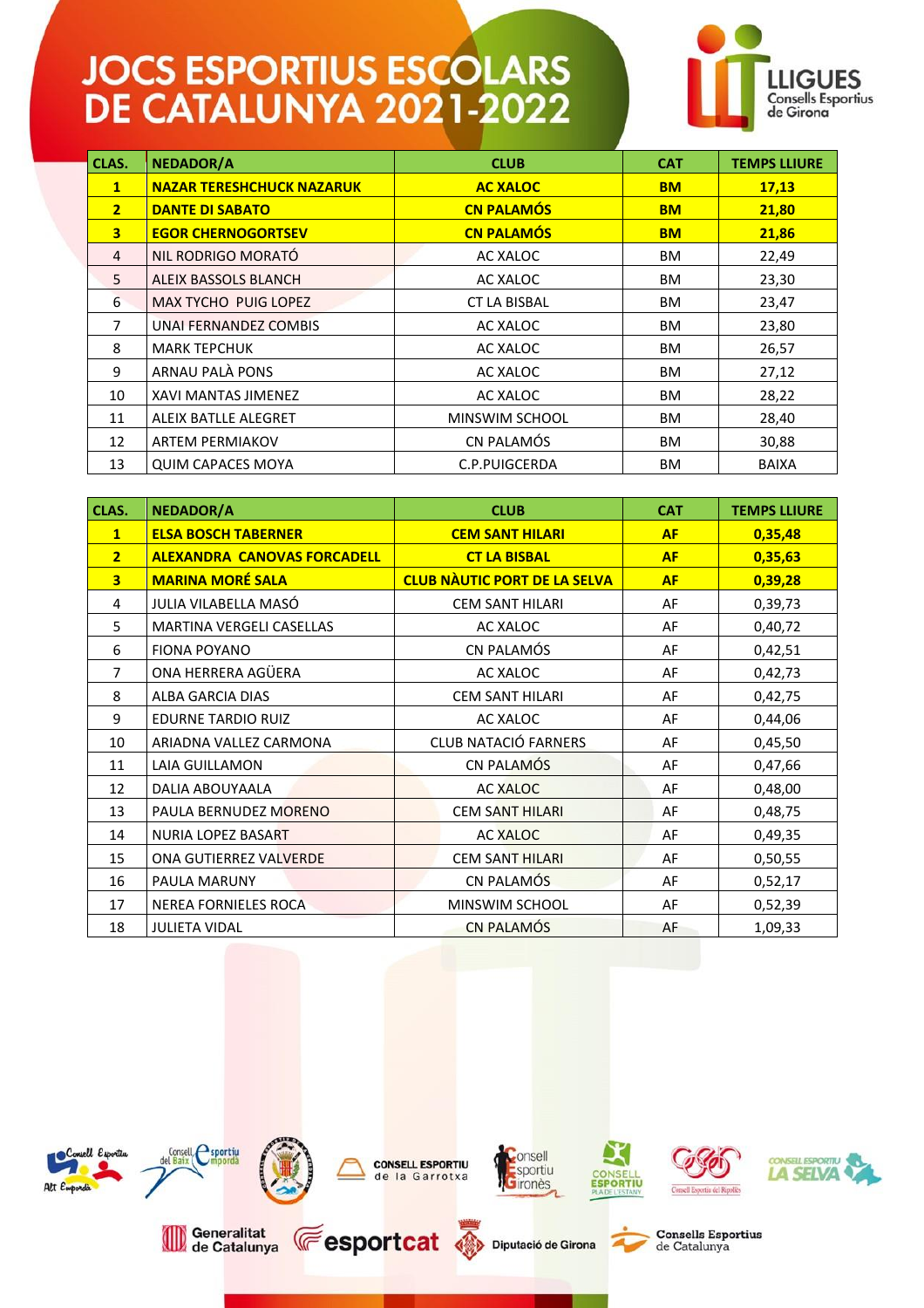

| CLAS.                   | <b>NEDADOR/A</b>                | <b>CLUB</b>                         | <b>CAT</b> | <b>TEMPS LLIURE</b> |
|-------------------------|---------------------------------|-------------------------------------|------------|---------------------|
| $\mathbf{1}$            | <b>PATRICK BOIX PRIETO</b>      | <b>CT LA BISBAL</b>                 | <b>AM</b>  | 0,35,13             |
| $\overline{2}$          | <b>GERARD CLOTET</b>            | <b>CN PALAMÓS</b>                   | <b>AM</b>  | 0,36,55             |
| $\overline{\mathbf{3}}$ | <b>UNAI GILLUÉ ARANDA</b>       | <b>CLUB NAUTIC PORT DE LA SELVA</b> | <b>AM</b>  | 0,37,23             |
| $\overline{4}$          | ÀDRIA CLOPÈS XIFRE              | <b>CEM SANT HILARI</b>              | AM         | 0,37,56             |
| 5                       | <b>DONATO DI SABATO</b>         | CN PALAMÓS                          | AM.        | 0,37,83             |
| 6                       | PETR MIROSHNIKOV                | CN PALAMÓS                          | AM.        | 0,38,35             |
| $\overline{7}$          | <b>IVO ABAD RODRIGUEZ</b>       | <b>CT LA BISBAL</b>                 | AM.        | 0,38,79             |
| 8                       | <b>NIKITA LISEV</b>             | CN PALAMÓS                          | AM         | 0,41,21             |
| 9                       | JOAN MARTÍ LOBERA               | AC XALOC                            | AM.        | 0,44,36             |
| 10                      | <b>PAU GORRERA</b>              | <b>CN PALAMOS</b>                   | AM.        | 0,44,37             |
| 11                      | <b>BERNAT PERAIRE PORTERIAS</b> | MINSWIM SCHOOL                      | AM.        | 0,45,88             |
| 12                      | <b>ALEX RUIZ RUIZ</b>           | MINSWIM SCHOOL                      | AM.        | 0,46,28             |
| 13                      | ANDREU BATLLE ALEGRET           | MINSWIM SCHOOL                      | AM.        | 0,49,34             |
| 14                      | JAN MARTURIÀ                    | CN PALAMÓS                          | AM         | <b>BAIXA</b>        |
| 15                      | <b>ALEKSEY SMIRNOV</b>          | CN PALAMÓS                          | <b>AM</b>  | DESQUAL.            |

| CLAS.                   | <b>NEDADOR/A</b>                 | <b>CLUB</b>                         | <b>CAT</b> | <b>TEMPS LLIURE</b> |
|-------------------------|----------------------------------|-------------------------------------|------------|---------------------|
| $\mathbf{1}$            | <b>CLEA CLEMENTE</b>             | <b>C.P.PUIGCERDA</b>                | IF         | 1,16,62             |
| 2 <sup>1</sup>          | <b>TXELL CORTADA VILA</b>        | <b>MINSWIM SCHOOL</b>               | IF         | 1,16,79             |
| $\overline{\mathbf{3}}$ | <b>LOLA ESPEJO</b>               | <b>CN PALAMÓS</b>                   | IF         | 1,17,84             |
| 4                       | VASILISA YUSUPOVA                | CN PALAMÓS                          | IF         | 1,19,03             |
| 5                       | ADINA ULLASTRES ROIG             | AC XALOC                            | IF         | 1,20,27             |
| 6                       | <b>NURIA VEHILS IGLESIAS</b>     | AC XALOC                            | IF         | 1,26,08             |
| $\overline{7}$          | <b>GAL.LA SOLÉS</b>              | CN PALAMÓS                          | IF         | 1,27,53             |
| 8                       | <b>IRENE MARTIN SALVADO</b>      | C.P.PUIGCERDA                       | IF         | 1,28,34             |
| 9                       | AINA PALÀ PONS                   | <b>AC XALOC</b>                     | IF         | 1,30,78             |
| 10                      | LAIA SERRA CRUZ                  | <b>CT LA BISBAL</b>                 | IF         | 1,37,31             |
| 11                      | <b>MAR BONSOMS LLEONARTS</b>     | <b>CLUB NÀUTIC PORT DE LA SELVA</b> | IF         | 1,40,96             |
| 12                      | CARLA RICART LAZARO              | MINSWIM SCHOOL                      | IF         | 1,41,27             |
| 13                      | <b>FIONA ROS</b>                 | CN PALAMÓS                          | IF         | 1,46,80             |
| 14                      | <b>INDIA MASARDO MAESTRE</b>     | <b>MINSWIM SCHOOL</b>               | IF         | 1,48,13             |
| 15                      | <b>JANA GIRALT CASALPRIM</b>     | MINSWIM SCHOOL                      | IF         | 2,43,12             |
| 16                      | MARIONA SERRA CODINA             | <b>CLUB NATACIÓ FARNERS</b>         | IF         | <b>BAIXA</b>        |
| 17                      | AINA FABREGA RODRIGUEZ           | CLUB NAUTIC PORT DE LA SELVA        | IF         | <b>BAIXA</b>        |
| 18                      | <b>MARIONA FABREGA RODRIGUEZ</b> | <b>CLUB NÀUTIC PORT DE LA SELVA</b> | IF         | <b>BAIXA</b>        |
| 19                      | <b>BERTA LOPEZ</b>               | CN PALAMÓS                          | IF         | <b>BAIXA</b>        |

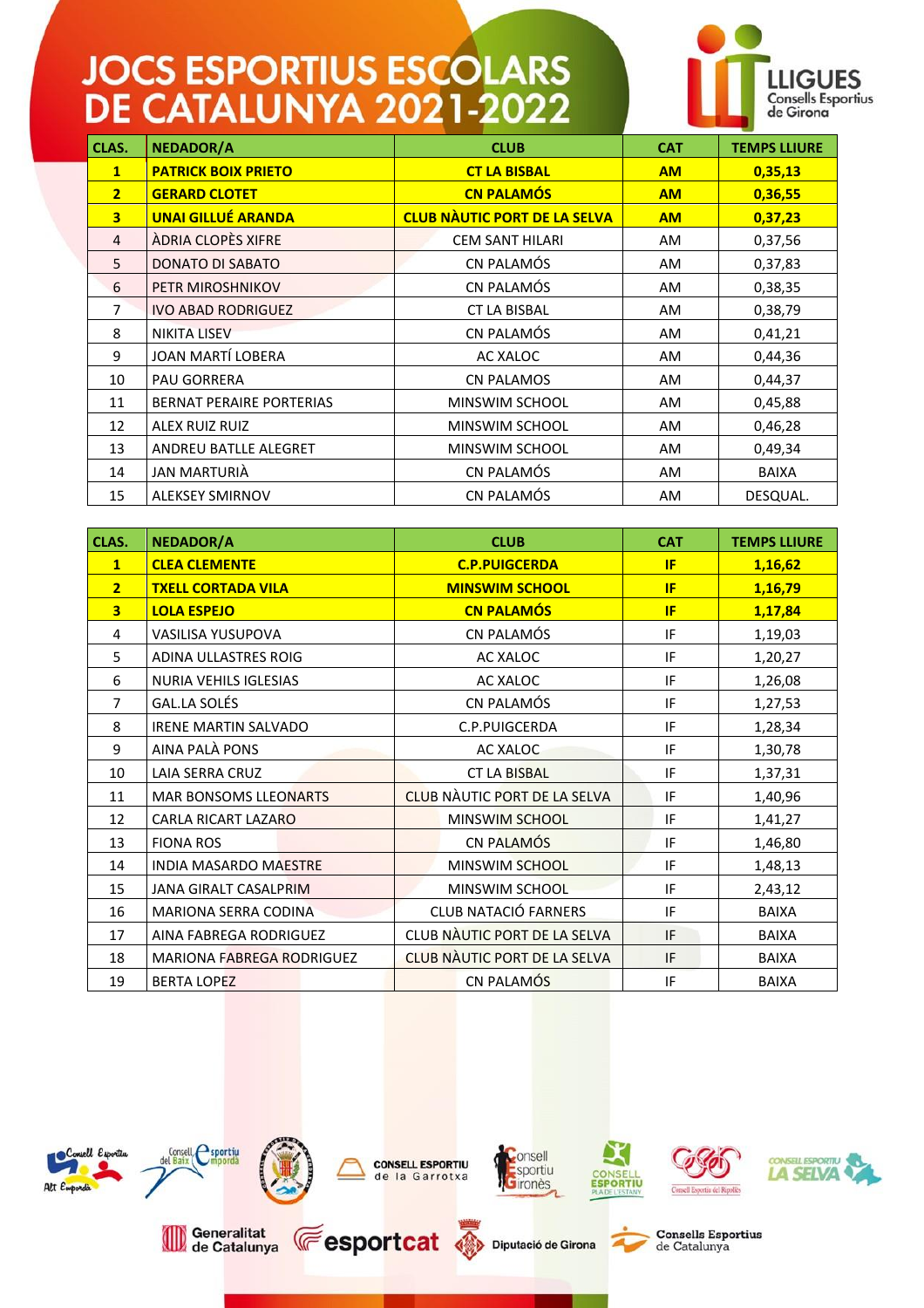

| CLAS.          | <b>NEDADOR/A</b>                 | <b>CLUB</b>                  | <b>CAT</b> | <b>TEMPS LLIURE</b> |
|----------------|----------------------------------|------------------------------|------------|---------------------|
| $\mathbf{1}$   | <b>ALEKSANDR YUSUPOV</b>         | <b>CN PALAMÓS</b>            | IM         | 1,18,49             |
| 2 <sup>1</sup> | <b>MARTI CULLEL MOLINA</b>       | <b>CEM SANT HILARI</b>       | IM         | 1,18,66             |
| 3              | <b>IVAN COBOS</b>                | <b>CN PALAMÓS</b>            | IM         | 1,20,30             |
| 4              | <b>JOELVERGELI CASELLAS</b>      | AC XALOC                     | IM         | 1,24,27             |
| 5              | <b>PAU GUILLAMON</b>             | CN PALAMÓS                   | IM         | 1,25,55             |
| 6              | ÀXEL BORJA NOGUÉ                 | CLUB NÀUTIC PORT DE LA SELVA | IM         | 1,34,28             |
| 7              | OLEKSANDR KRICHFALOVSHIY         | AC XALOC                     | IM         | 1,37,19             |
| 8              | <b>ANDREU LOPEZ LLORENS</b>      | MINSWIM SCHOOL               | IM         | 1,43,00             |
| 9              | POL COROMINAS RUIZ               | AC XALOC                     | IM         | 1,47,28             |
| 10             | SERGI BARNOLA AGULLO             | C.P.PUIGCERDA                | IM         | 1,56,09             |
| 11             | <b>JOSEP GUILLAUMET PELLICER</b> | MINSWIM SCHOOL               | IM         | <b>BAIXA</b>        |
| 12             | <b>BLAI CANER</b>                | CN PALAMÓS                   | IM         | <b>BAIXA</b>        |

| CLAS.                   | <b>NEDADOR/A</b>              | <b>CLUB</b>                  | <b>CAT</b> | <b>TEMPS LLIURE</b> |
|-------------------------|-------------------------------|------------------------------|------------|---------------------|
| $\mathbf{1}$            | <b>MARTINA GARZOLIO PEREZ</b> | <b>C.P.PUIGCERDA</b>         | CF         | 1,11,12             |
| $\overline{2}$          | <b>BERTA MARQUEZ GENOHER</b>  | <b>CLUB NATACIÓ FARNERS</b>  | CF         | 1,15,48             |
| $\overline{\mathbf{3}}$ | <b>MARIA AMICE</b>            | <b>CN PALAMÓS</b>            | CF         | 1,15,69             |
| 4                       | CORAL BORJA NOGUÉ             | CLUB NÀUTIC PORT DE LA SELVA | <b>CF</b>  | 1,17,59             |
| 5.                      | PAULA COBOS                   | CN PALAMÓS                   | <b>CF</b>  | 1,18,82             |
| 6                       | Aminata Turon Cantó           | <b>CLUB NATACIÓ FARNERS</b>  | <b>CF</b>  | 1,28,52             |
| 7                       | ALBA CUGAT                    | CN PALAMÓS                   | <b>CF</b>  | 1,29,84             |
| 8                       | <b>ITZIAR ALARCON ORTEGA</b>  | <b>CLUB NATACIÓ FARNERS</b>  | <b>CF</b>  | 1,30,33             |
| 9                       | DIANA ELENA ARDEELANU         | <b>CLUB NATACIÓ FARNERS</b>  | <b>CF</b>  | 1,32,02             |
| 10                      | UXIA OUBIÑA GONZALEZ          | MINSWIM SCHOOL               | <b>CF</b>  | 1,40,60             |
| 11                      | <b>IVETE VALLS</b>            | CN PALAMÓS                   | <b>CF</b>  | <b>BAIXA</b>        |
| 12                      | <b>JULIA BLANARU</b>          | <b>CT LA BISBAL</b>          | <b>CF</b>  | <b>BAIXA</b>        |

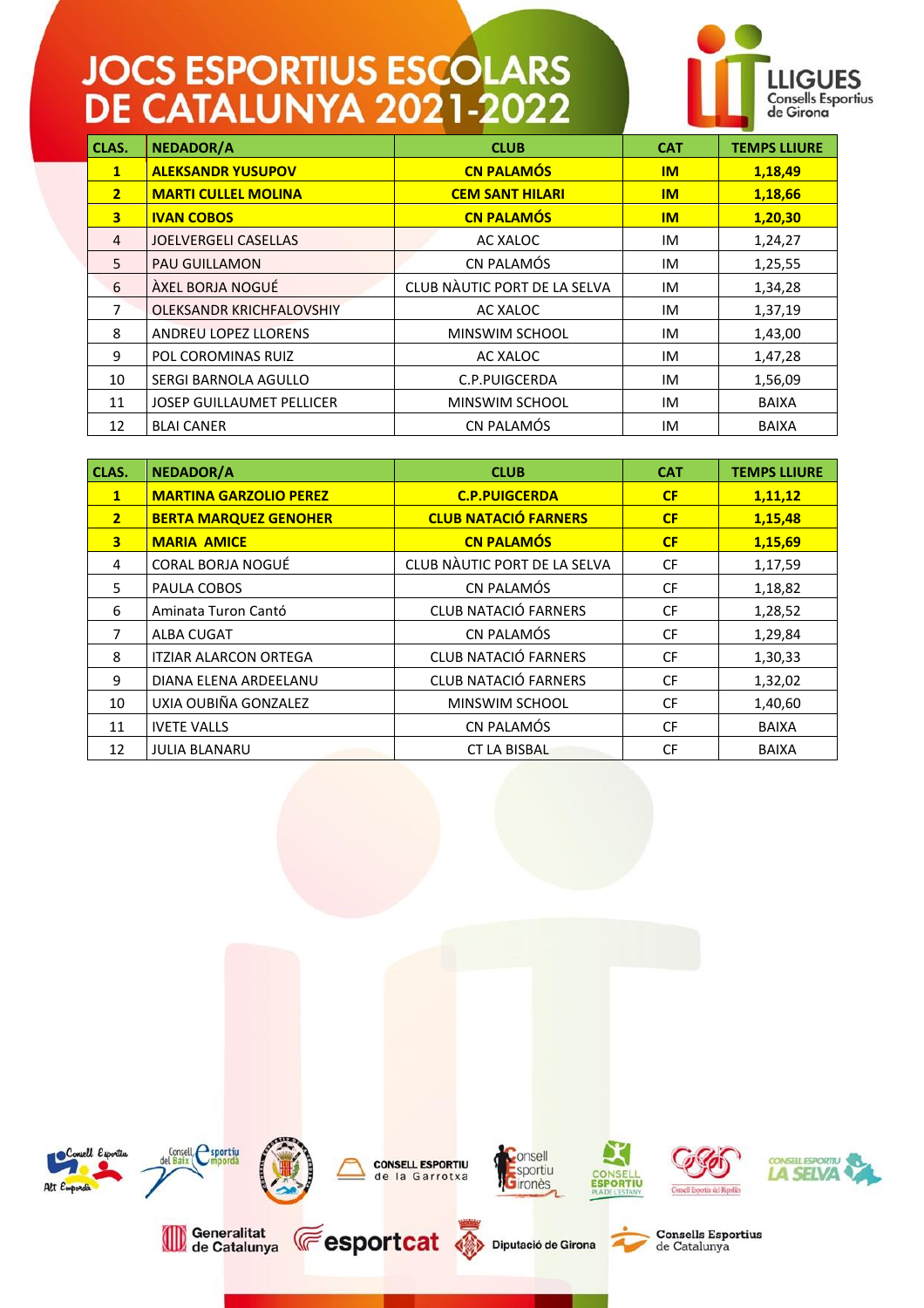

| CLAS.          | <b>NEDADOR/A</b>            | <b>CLUB</b>                         | <b>CAT</b> | <b>TEMPS LLIURE</b> |
|----------------|-----------------------------|-------------------------------------|------------|---------------------|
| $\mathbf{1}$   | <b>ARNAU PIETX PALOMAR</b>  | <b>CLUB NÀUTIC PORT DE LA SELVA</b> | CM         | 0,59,17             |
| $\overline{2}$ | <b>AGUSTÍ PLANAS SALA</b>   | <b>CLUB NÀUTIC PORT DE LA SELVA</b> | CM         | 1,04,53             |
| $\overline{3}$ | <b>TIMOFEY SMIRNOV</b>      | <b>CN PALAMÓS</b>                   | CM         | 1,11,69             |
| 4              | <b>ARNAU GAITX</b>          | CN PALAMÓS                          | <b>CM</b>  | 1,14,68             |
| 5              | <b>DAVID PAGES</b>          | CN PALAMÓS                          | <b>CM</b>  | 1,15,22             |
| 6              | NILS STRAVER BARRERA        | MINSWIM SCHOOL                      | <b>CM</b>  | 1,20,62             |
| 7              | <b>ANDREI PERMIAKOV</b>     | CN PALAMÓS                          | <b>CM</b>  | 1,21,84             |
| 8              | <b>BIEL COSTA SANZ</b>      | MINSWIM SCHOOL                      | <b>CM</b>  | 1,24,31             |
| 9              | MARC MUÑOZ                  | CN PALAMÓS                          | <b>CM</b>  | 1,26,78             |
| 10             | MIQUEL PIJOAN GAULENAS      | MINSWIM SCHOOL                      | <b>CM</b>  | 1,40,86             |
| 11             | <b>MARCEL MATA</b>          | CN PALAMÓS                          | CM.        | <b>BAIXA</b>        |
| 12             | <b>DMITRY CHERNOGORTSEV</b> | CN PALAMÓS                          | <b>CM</b>  | <b>BAIXA</b>        |
| 13             | EZEQUIEL ROEMRO COLLS       | AC XALOC                            | <b>CM</b>  | <b>BAIXA</b>        |
| 14             | <b>JULI SANCHEZ</b>         | CN PALAMÓS                          | <b>CM</b>  | <b>BAIXA</b>        |

| CLAS. | NEDADOR/A   | CLUB              | САТ | <b>TEMPS LLIURE</b> |
|-------|-------------|-------------------|-----|---------------------|
|       | ANNA ALBERT | <b>CN PALAMOS</b> |     | BAIXA               |

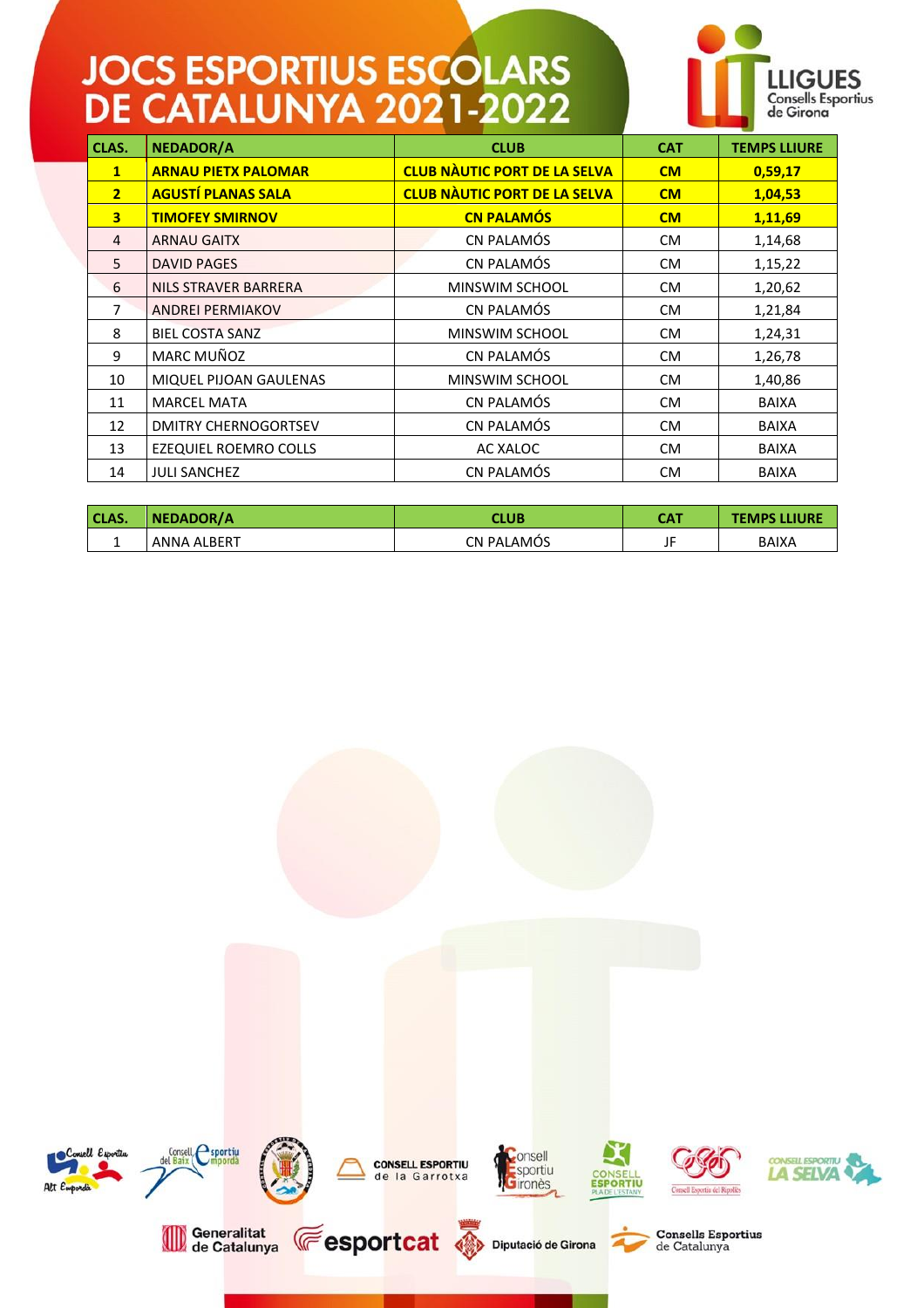

#### **PREBENJAMÍ 4 X 25 metres - LLIURE**

| <b>CLASSIFICACIÓ</b> | CAT | EQUIP                      | <b>Entitat</b>    | <b>TEMPS RELLEUS</b> |
|----------------------|-----|----------------------------|-------------------|----------------------|
|                      | PB  | BRUNA, GUILLEM, JOEL, LUCA | <b>CN FARNERS</b> | 2,02,19              |

#### **BENJAMÍ 4 X 25 metres - LLIURE**

| <b>CLASSIFICACIÓ</b> | <b>CAT</b> | <b>EQUIP</b>               | <b>Entitat</b>         | <b>TEMPS RELLEUS</b> |
|----------------------|------------|----------------------------|------------------------|----------------------|
|                      | В          | PAULA, UNAI, ABRIL, NAZAR  | CA XALOC               | 1,37,79              |
|                      | В          | DANTE, ZOE, ARTEM, MARIONA | CN PALAMÓS             | 1,45,63              |
| FC                   | B          | ALEIX, LAIA, ARLET, YARA   | <b>MINSWIM SCHOOL</b>  | 1,45,84              |
| FC.                  | в          | ARNAU, MARK, NIL, ALEIX    | <b>CA XALOC</b>        | 1,42,02              |
| FC.                  | в          | AINA, EMMA, ARIADNA, ARLET | <b>CEM SANT HILARI</b> | 1,53,34              |

#### **ALEVÍ 4 X 25 metres - LLIURE**

| <b>CLASSIFICACIÓ</b> | <b>CAT</b> | <b>EQUIP</b>                 | <b>Entitat</b>         | <b>TEMPS RELLEUS</b> |
|----------------------|------------|------------------------------|------------------------|----------------------|
|                      | А          | GERARD, LAIA, PAU, PAULA     | CN PALAMÓS             | 1,23,88              |
|                      | A          | DONATO, FIONA, PETR, JULIETA | CN PALAMÓS             | 1,28,48              |
| FC                   | А          | ADRIÀ, ELSA, ALBA, PAULA     | <b>CEM SANT HILARI</b> | 1,16,51              |
| FC.                  | А          | ONA, JULIA, ARLET, ARIADNA   | <b>CEM SANT HILARI</b> | 1,23,72              |
| FC                   | А          | DALIA, EDURNE, NURIA, JOAN   | CA XALOC               | 1,26,84              |
| FC                   | А          | ANDREU, NEREA, BERNAT, ALEX  | <b>MINSWIM SCHOOL</b>  | 1,28,54              |

#### **INFANTIL 4 X 50 metres - LLIURE**

|                                                                                                                      | <b>CLASSIFICACIÓ</b>            | <b>CAT</b>               | <b>EQUIP</b>                              | <b>Entitat</b>                                                                    | <b>TEMPS RELLEUS</b>          |  |  |
|----------------------------------------------------------------------------------------------------------------------|---------------------------------|--------------------------|-------------------------------------------|-----------------------------------------------------------------------------------|-------------------------------|--|--|
|                                                                                                                      |                                 |                          | SASHA, VASILISA, ANDREI, LOLA             | <b>CN PALAMÓS</b>                                                                 | 2,23,94                       |  |  |
|                                                                                                                      | 2                               |                          | ADINA, NURIA, JOEL, OLEKSANDR             | CA XALOC                                                                          | 2,33,91                       |  |  |
|                                                                                                                      | 3                               |                          | PATRICK, LAIA, AKEXABDRA, IVO             | <b>CE CT LA BISBAL</b>                                                            | 2,36,10                       |  |  |
|                                                                                                                      | 4                               |                          | IVAN, FIONA, PAU, GAL.LA                  | <b>CN PALAMÓS</b>                                                                 | 2,39,80                       |  |  |
|                                                                                                                      | 5                               |                          | MAR, UNAI, MARINA, AXEL                   | <b>CN PORT DE LA SELVA</b>                                                        | 2,43,34                       |  |  |
|                                                                                                                      | <b>FC</b>                       |                          | TXELL, CARLA, INDIA, ANDREU               | <b>MINSWIM SCHOOL</b>                                                             | 2,59,85                       |  |  |
|                                                                                                                      | FC.                             |                          | TXELL, JANA, CARLA, ANDREU                | <b>MINSWIM SCHOOL</b>                                                             | 3,19,78                       |  |  |
|                                                                                                                      | Consell Esportiu<br>Alt Empordà | Consell <i>C</i> sportiu | <b>CONSELL ESPORTIU</b><br>de la Garrotxa | consell<br>sportiu<br>CONSELI<br>irones<br><b>SPORTIL</b><br><b>A DE L'ESTANY</b> | Consell Esportiu del Ripollès |  |  |
| Generalitat<br><b>Consells Esportius</b><br><b>Fesportcat</b><br>Diputació de Girona<br>de Catalunya<br>de Catalunya |                                 |                          |                                           |                                                                                   |                               |  |  |